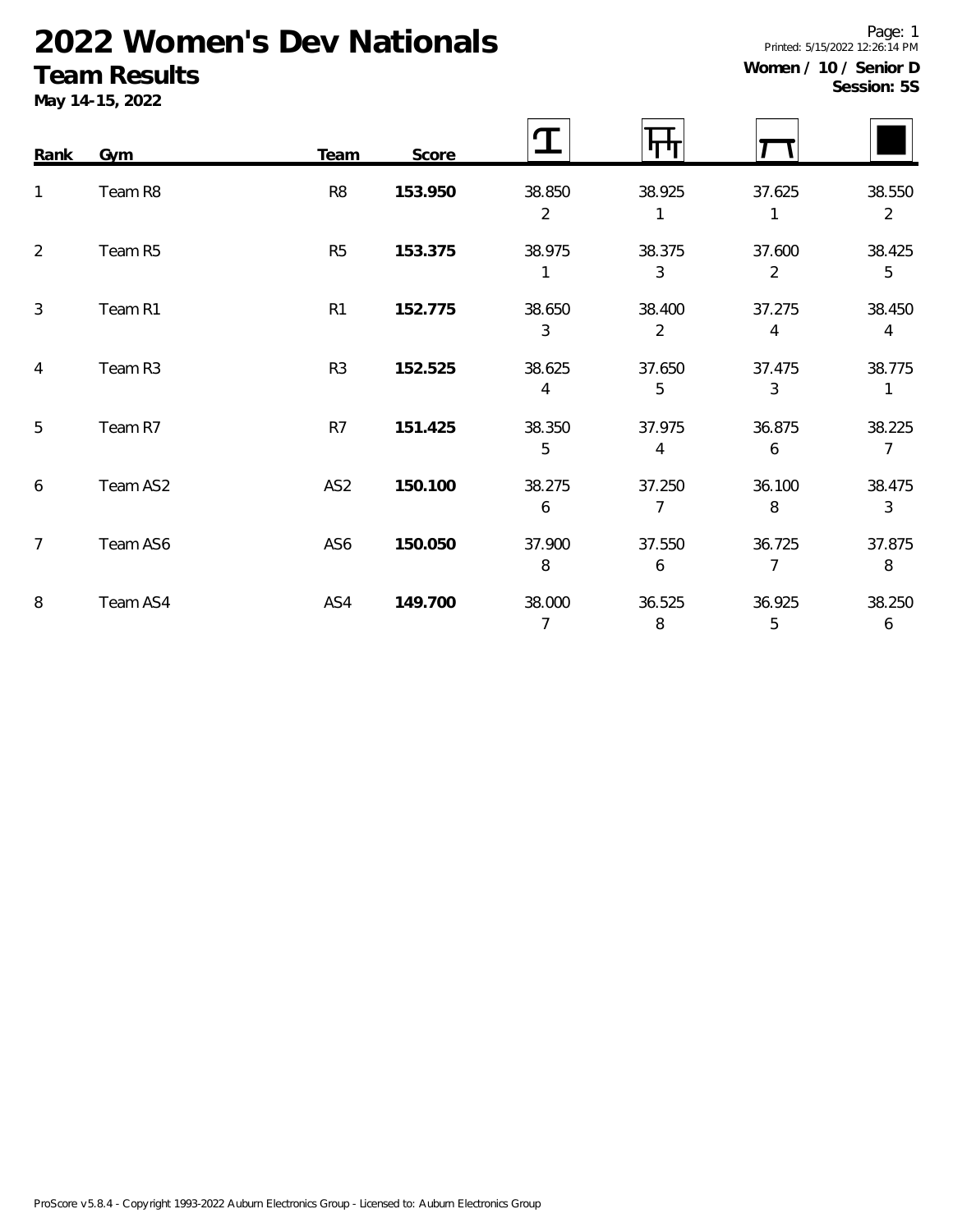## **2022 Women's Dev Nationals Meet Results**

**May 14-15, 2022**

Page: 1 Printed: 5/15/2022 12:26:22 PM **Women / 10 / Senior D Session: 5S**

Judge's Signatures

|                |     | Rank Num Name<br>Gym                          |                         |              |                     |              | AA                     |
|----------------|-----|-----------------------------------------------|-------------------------|--------------|---------------------|--------------|------------------------|
|                | 441 | Gabrielle Gladieux<br>High Point NC           | 9.725<br>6T             | 9.650<br>5T  | 9.600<br>1          | 9.775<br>2   | 38.750<br>$\mathbf{1}$ |
| $\overline{2}$ | 482 | Olivia Zsarmani<br><b>KPAC NC</b>             | 9.725<br>6T             | 9.725<br>2   | 9.575<br>2          | 9.650<br>11T | 38.675<br>2            |
| 3T             | 249 | Sarah Moraw<br>Champion Gym MI                | 9.875<br>1              | 9.475<br>19  | 9.550<br>3          | 9.675<br>8T  | 38.575<br>3T           |
| 3T             | 517 | Payton Harris<br>M & M Gym WI                 | 9.825<br>3              | 9.625<br>9T  | 9.425<br>7T         | 9.700<br>6T  | 38.575<br>3T           |
| 5              | 309 | Casey Brown<br>East Bay Gym CA                | 9.775<br>4T             | 9.625<br>9T  | 9.375<br>10T        | 9.725<br>4T  | 38.500<br>5            |
| 6              | 284 | Makayla Tucker<br>DeVeau's IN                 | 9.725<br>6T             | 9.650<br>5T  | 9.425<br>7T         | 9.675<br>8T  | 38.475<br>6            |
| 7              | 671 | Jennifer McMillan<br>Southeastern NC          | 9.725<br>6T             | 9.850<br>1   | 9.275<br>16T        | 9.550<br>20T | 38.400<br>7            |
| 8              | 594 | <b>Bryce Wilson</b><br>Pearland Elite TX      | 9.850<br>$\overline{2}$ | 9.425<br>22T | 9.325<br>15         | 9.725<br>4T  | 38.325<br>8            |
| 9              | 129 | Sage Kellerman<br>All American MI             | 9.775<br>4T             | 9.600<br>13T | 9.375<br>10T        | 9.500<br>26T | 38.250<br>9            |
| 10             | 108 | Lilly Tubbs<br>AcroTex Gym TX                 | 9.600<br>17T            | 9.375<br>26T | 9.525<br>4          | 9.525<br>24T | 38.025<br>10           |
| 11             | 627 | <b>Tessa Sutton</b><br>Rochester Gym NY       | 9.675<br><b>10T</b>     | 9.400<br>24T | 9.350<br>13T        | 9.575<br>17T | 38.000<br>11           |
| 12             | 298 | Amelia Moneymaker<br>Dream Xtreme CA          | 9.550<br>26T            | 9.625<br>9T  | 9.250<br><b>18T</b> | 9.500<br>26T | 37.925<br>12           |
| 13T            | 346 | Cally Swaney<br>First in Flight NC            | 9.625<br>15T            | 9.675<br>3T  | 8.950<br>35         | 9.575<br>17T | 37.825<br>13T          |
| 13T            | 393 | Sydney Kho<br>Gliders CA                      | 9.600<br>17T            | 9.550<br>15T | 9.200<br>21T        | 9.475<br>29T | 37.825<br>13T          |
| 15             | 178 | Jessica Lin<br>Azarian CA                     | 9.600<br>17T            | 9.350<br>30T | 9.200<br>21T        | 9.625<br>14  | 37.775<br>15           |
| 16T            | 486 | <b>Bridget Bourgue</b><br>La Fleur's Tampa FL | 9.675<br>10T            | 9.675<br>3T  | 8.925<br>36T        | 9.425<br>33T | 37.700<br>16T          |
| 16T            | 603 | Madeline Komoroski<br>Pitt Northstars PA      | 9.650<br>13T            | 9.375<br>26T | 9.400<br>9          | 9.275<br>42T | 37.700<br>16T          |
| <b>18T</b>     | 524 | Reganne Cheang<br>Metroplex TX                | 9.600<br>$17*$          | 9.450<br>20T | 8.925<br>36T        | 9.700<br>6T  | 37.675<br>18T          |
| <b>18T</b>     | 766 | Samantha Nickle<br>World Class VA             | 9.600<br>$17*$          | 9.325<br>33  | 9.200<br>21T        | 9.550<br>20T | 37.675<br>18T          |
| 20T            | 592 | Abby Martin<br>Pearland Elite TX              | 9.575<br>23T            | 8.850<br>46  | 9.450<br>$5*$       | 9.750<br>3   | 37.625<br>20T          |
| 20T            | 179 | Kimberly Smith<br>Azarian CA                  | 9.675<br><b>10T</b>     | 9.600<br>13T | 9.450<br>$5*$       | 8.900<br>51  | 37.625<br>20T          |
| 20T            | 360 | Emma Schrady<br>Flips USA NV                  | 9.525<br>29T            | 9.375<br>26T | 9.125<br>28         | 9.600<br>15T | 37.625<br>20T          |
| 23             | 545 | <b>Ellison Weaver</b><br>Naydenov WA          | 9.425<br>37             | 9.550<br>15T | 9.050<br>33         | 9.550<br>20T | 37.575<br>23           |
| 24             | 287 | Madison Raesly-Patton<br>Denton Gym TX        | 9.525<br>29T            | 9.400<br>24T | 9.175<br>25T        | 9.425<br>33T | 37.525<br>24           |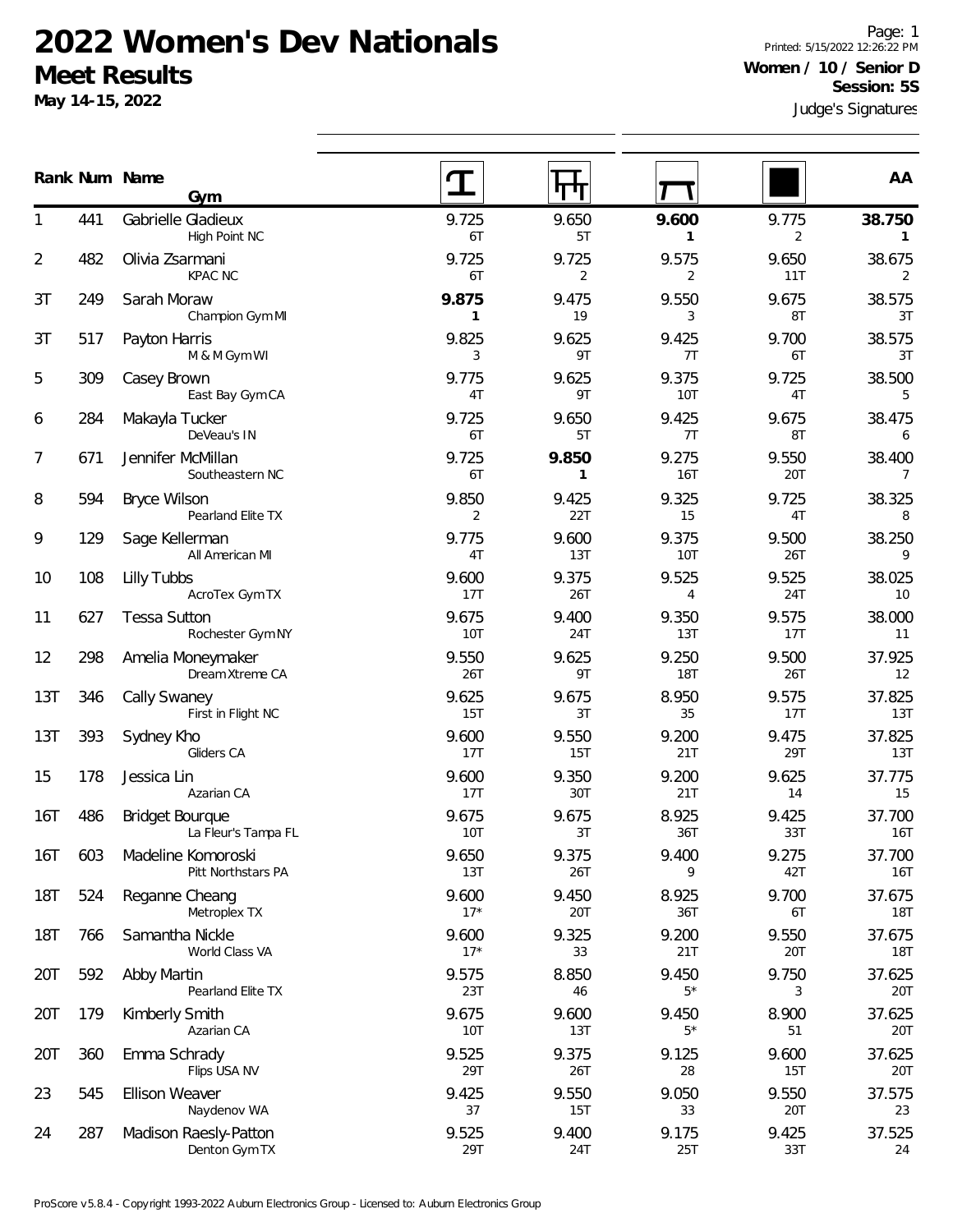## **2022 Women's Dev Nationals Meet Results**

**May 14-15, 2022**

Page: 2 Printed: 5/15/2022 12:26:22 PM **Women / 10 / Senior D Session: 5S**

|     |     | Rank Num Name<br>Gym                          |              |              |              |              | AA            |
|-----|-----|-----------------------------------------------|--------------|--------------|--------------|--------------|---------------|
| 25  | 192 | <b>Mallory Gregory</b><br>Brandy Johnson's FL | 9.400<br>38  | 9.425<br>22T | 9.100<br>29  | 9.500<br>26T | 37.425<br>25  |
| 26  | 466 | Olivia Rickle<br>Integrity Ath OH             | 9.375<br>39T | 9.350<br>30T | 9.250<br>18T | 9.300<br>41  | 37.275<br>26  |
| 27  | 348 | Brianna Balian<br>Flames Gym AZ               | 9.575<br>23T | 9.300<br>34  | 8.900<br>40T | 9.450<br>31T | 37.225<br>27  |
| 28  | 780 | Catherine O'Rourke<br>Yellow Jacket MA        | 9.450<br>34T | 9.125<br>37T | 8.925<br>36T | 9.450<br>31T | 36.950<br>28  |
| 29  | 786 | Sofia Obregon<br>JamJev Gym AL                | 9.625<br>15T | 9.350<br>30T | 8.775<br>42T | 9.125<br>49  | 36.875<br>29  |
| 30  | 727 | Alea Byrne<br>WOGA Gym TX                     | 9.575<br>23T | 8.525<br>52  | 8.925<br>36T | 9.825<br>1   | 36.850<br>30  |
| 31  | 648 | Sophie Swartzmiller<br>Salto Gym WI           | 9.175<br>48  | 8.975<br>40T | 9.275<br>16T | 9.400<br>38  | 36.825<br>31  |
| 32T | 797 | Michelle Ngo<br>Elevate Gym CA                | 9.250<br>42T | 8.950<br>43  | 9.075<br>30T | 9.475<br>29T | 36.750<br>32T |
| 32T | 798 | Lisa Shank<br>AJS Pancott PA                  | 9.375<br>39T | 8.800<br>48T | 9.200<br>21T | 9.375<br>39T | 36.750<br>32T |
| 34  | 128 | Brooke Ferrari<br>Airborne CO                 | 9.225<br>45  | 9.650<br>5T  | 8.650<br>45  | 9.175<br>48  | 36.700<br>34  |
| 35  | 638 | Kaylyn Mintz<br>SGA Gym NC                    | 9.650<br>13T | 8.700<br>50  | 8.625<br>46  | 9.675<br>8T  | 36.650<br>35  |
| 36  | 622 | Jackie Tunney<br>Rebound Gym NJ               | 9.550<br>26T | 9.450<br>20T | 7.950<br>53  | 9.650<br>11T | 36.600<br>36  |
| 37  | 345 | Madyson Baucom<br>First in Flight NC          | 9.525<br>29T | 9.375<br>26T | 8.250<br>51  | 9.425<br>33T | 36.575<br>37  |
| 38T | 184 | Kylee Greene<br>Bartlesville OK               | 9.500<br>32  | 8.450<br>53  | 8.975<br>34  | 9.600<br>15T | 36.525<br>38T |
| 38T | 433 | Sarah Eskew<br>Gymsport PA                    | 9.450<br>34T | 9.525<br>17  | 9.075<br>30T | 8.475<br>53  | 36.525<br>38T |
| 38T | 270 | Kara Houghton<br>Colorado Gym                 | 9.250<br>42T | 9.500<br>18  | 8.350<br>50  | 9.425<br>33T | 36.525<br>38T |
| 41  | 602 | Reyna Garvey<br>Pitt Northstars PA            | 9.550<br>26T | 8.800<br>48T | 8.400<br>49  | 9.650<br>11T | 36.400<br>41  |
| 42  | 177 | Sydney Leitch<br>Azarian CA                   | 8.950<br>52  | 8.650<br>51  | 9.350<br>13T | 9.425<br>33T | 36.375<br>42  |
| 43  | 674 | Innocent Mensah<br>Sportsplex MD              | 9.275<br>41  | 9.625<br>9T  | 8.200<br>52  | 9.200<br>46T | 36.300<br>43  |
| 44  | 268 | <b>Riley Marr</b><br>Colorado Aerials         | 9.250<br>42T | 9.225<br>36  | 8.525<br>47  | 9.275<br>42T | 36.275<br>44  |
| 45  | 367 | Lilia Purler<br>Fuzion Gym MO                 | 9.000<br>51  | 8.825<br>47  | 8.900<br>40T | 9.525<br>24T | 36.250<br>45  |
| 46  | 701 | Alexis Holmes<br>Tri-Star IL                  | 9.125<br>49  | 8.975<br>40T | 8.450<br>48  | 9.575<br>17T | 36.125<br>46  |
| 47  | 319 | Leah Parton<br>Emerge Acad IA                 | 9.475<br>33  | 8.250<br>54  | 8.725<br>44  | 9.550<br>20T | 36.000<br>47  |
| 48  | 421 | Bella Minervini<br>Gym Unlimited FL           | 9.050<br>50  | 8.900<br>44  | 9.175<br>25T | 8.725<br>52  | 35.850<br>48  |